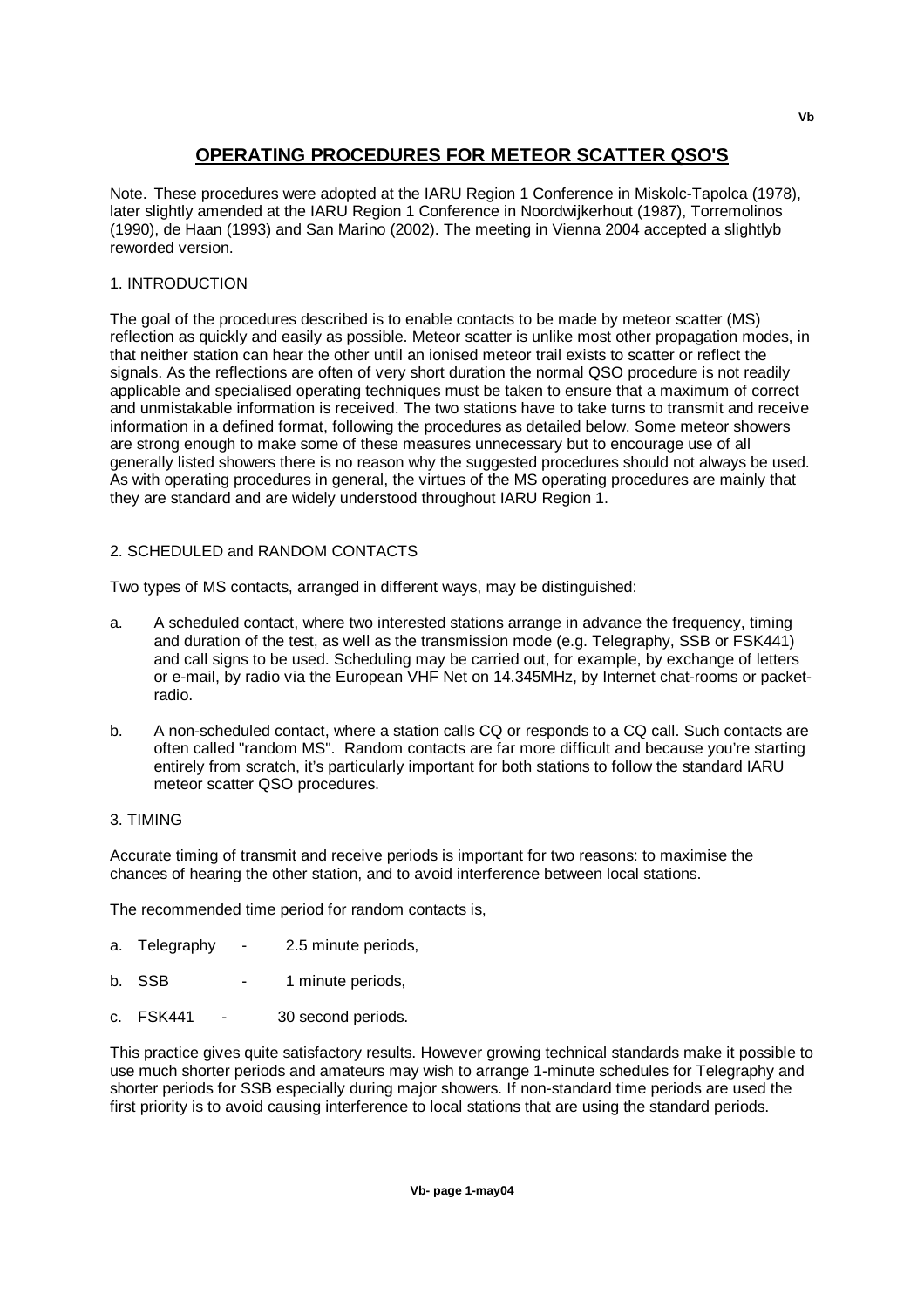The recommended standard period for both random and scheduled SSB contacts is 1-minute. However time periods shorter than this are encouraged during major meteor showers. Quick-break procedures within SSB contacts can be very effective. This could involve, for example, taking a break every 15 seconds in case the QSO can be completed within one long burst.

Prior to any MS activity it is absolutely vital that clocks need to be set to better than two seconds of standard time. This can be accomplished, for example, by using TV Teletext, telephone 'speakingclock' or GPS time signals. Any clock inaccuracy will result in wasted time and will cause unnecessary interference to other MS stations.

## 4. TRANSMIT PERIODS

- a. All MS operators living in the same area should, as far as possible, agree to transmit simultaneously in order to avoid mutual interference.
- b. If possible, northbound and westbound transmissions should be made in periods 1, 3, 5 etc. counting from the full hour. Southbound and eastbound transmissions should be made in periods 2, 4, 6 etc.

# 5. SCHEDULED DURATION

- a. Every uninterrupted scheduled period must be considered as a separate trial. This means that it is not permissible to break off and then continue the contact at a later time.
- b. Scheduled contacts using Telegraphy or SSB are usually arranged for up to 1-hour duration although during shower periods this can be significantly reduced. Operators using the more efficient FSK441 transmission mode often use 30-minutes or less.

# 6. FREQUENCIES

#### Scheduled Contacts:

These contacts may be arranged on any frequency, taking into consideration the mode and band plan. Scheduled contacts should avoid using known popular frequencies and the random MS frequencies.

#### Non-Scheduled Contacts:

For non-scheduled contacts reference should be made to the relevant IARU Region 1 band plan.

## 7. QSY FREQUENCIES

To avoid continent-wide interference, which results from a large number of stations attempting to complete contacts on the various MS calling frequencies, a QSY method is recommended. The procedure for moving a beginning QSO off the calling frequency without losing contact is as follows.

## a. Telegraphy:

During the CQ the caller indicates on which frequency he/she will listen for a reply and carry out any subsequent QSO. Refer to the relevant band plan for QSY frequencies.

i) Select the frequency to be used for a QSO by checking whether it is clear of traffic and QRM.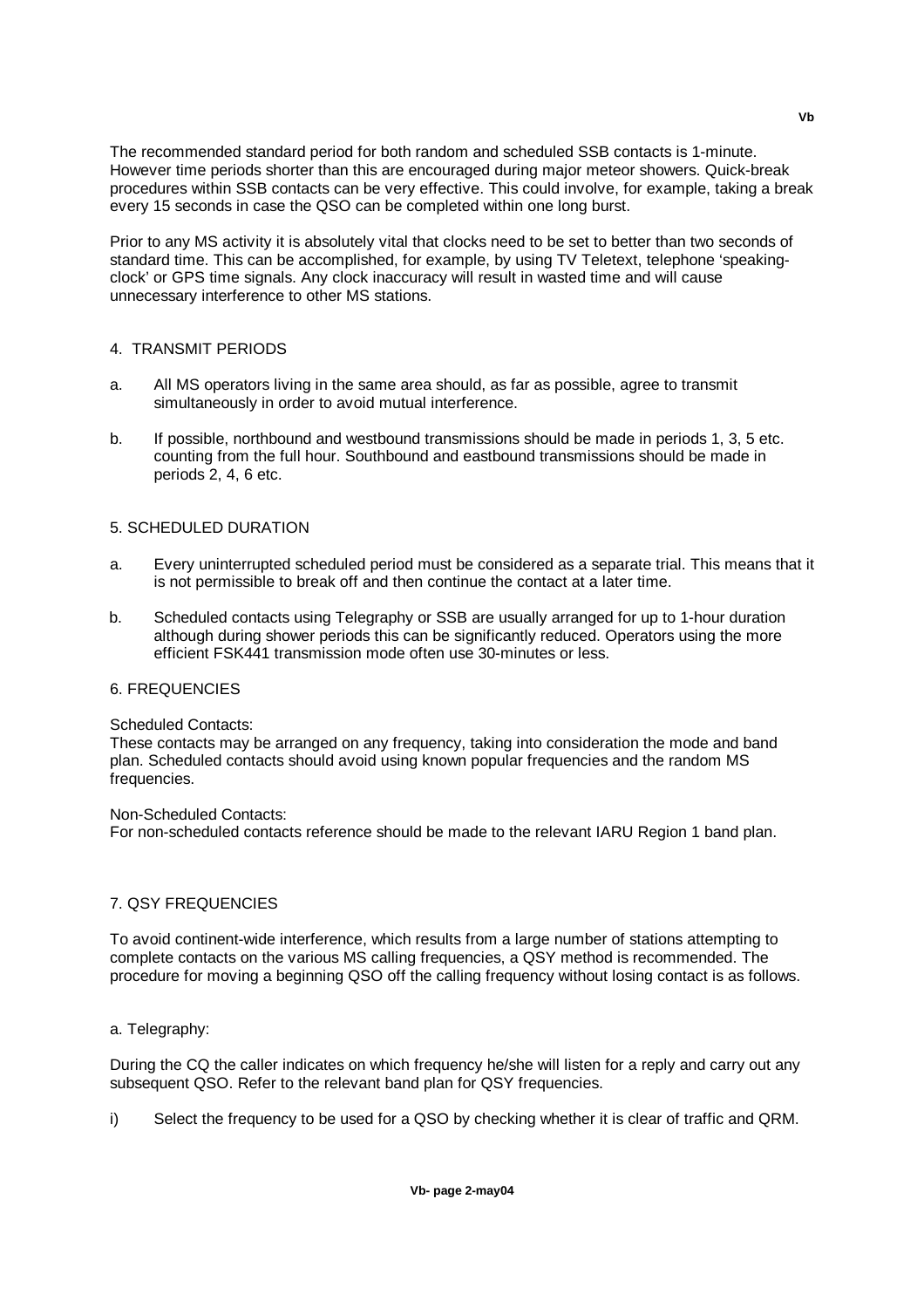ii) In the call, immediately following the letters "CQ", a letter is inserted to indicate the frequency that will be used for reception when the CQ call finishes. This letter indicates the frequency offset from the actual calling frequency used. For instance, CQE would indicate that the operator will listen on the calling frequency + 5kHz.

| (CQA) | $N = 14kHz$ (CQN) |       |
|-------|-------------------|-------|
| (CQB) | $O = 15kHz$ (CQO) |       |
| (CQC) | $P = 16kHz$ (CQP) |       |
| (CQD) | $Q = 17kHz$ (CQQ) |       |
| (CQE) | $R = 18kHz$ (CQR) |       |
| (CQF) | $S = 19kHz$ (CQS) |       |
| (CQG) | $T = 20kHz$ (CQT) |       |
| (CQH) | $U = 21kHz$ (CQU) |       |
| (CQI) | $V = 22kHz$ (CQV) |       |
| (CQJ) | $W = 23kHz$ (CQW) |       |
| (CQK) | $X = 24kHz$       | (CQX) |
| (CQL) | $Y = 25kHz$ (CQY) |       |
|       | $Z = 26kHz$       | (CQZ) |
|       | $M = 13kHz$ (CQM) |       |

In all cases the letter used indicates a frequency higher than the CQ frequency.

- iii) At the end of the transmitting period the receiver should be tuned to the frequency indicated by the letter used in the CQ call.
- iv) If a signal is heard on this frequency it may well be a reply from a station who has heard the CQ call and replies on the frequency calculated from the letter used during this call.
- v) When the caller receives a signal on the frequency indicated during the call and identifies the reply as an answer on his CQ, the transmitter is moved to the same frequency and the whole QSO procedure takes place there.

#### b. FSK441:

A similar QSY procedure to that of Telegraphy is used by operators using FSK441 transmissions. However instead of using a letter system, operators should use a number system.

Users of FSK441 should indicate the frequency they intend to carry out the QSO by adding the three digits of the nominated frequency. For example CQ383 indicates that the station will listen on 144.383 MHz for a subsequent contact.

c. SSB:

The letter system should not be used for SSB contacts!

## 8. QSO PROCEDURE FOR SCHEDULED CONTACTS AND RANDOM OPERATION

a. Calling

The contact starts with one station calling the other, e.g. "G4ASR OH5LK G4ASR ....".

b. Reporting system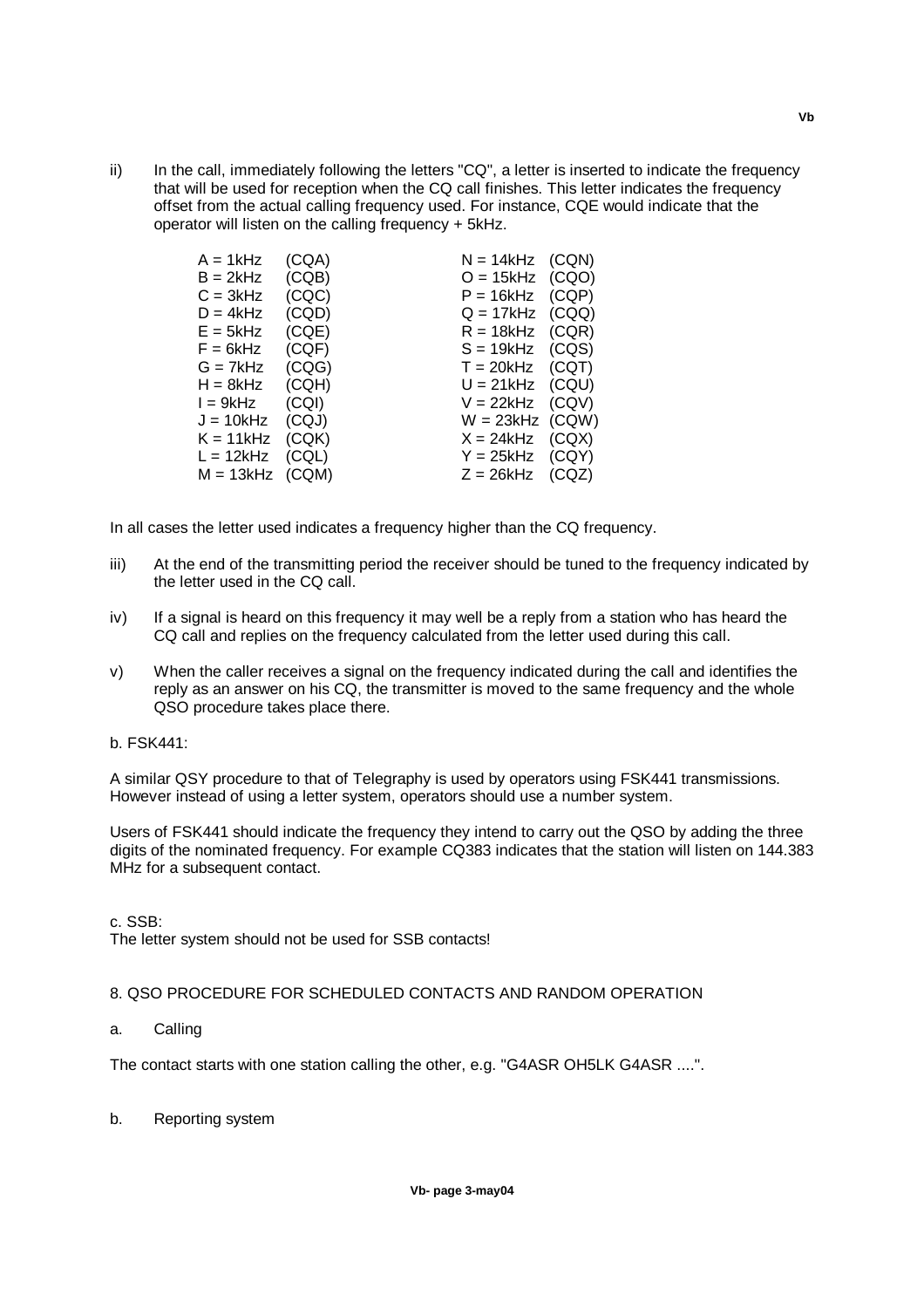The report consists of two numbers:

| First number            | Second number      |
|-------------------------|--------------------|
| (burst duration)        | (signal strength)  |
| $2:$ up to 5 sec.       | $6:$ up to S3      |
| $3:5 - 20$ sec.         | $7: S4 - S5$       |
| $4:20 - 120$ sec.       | $8:$ S6 - S7       |
| 5: longer than 120 sec. | 9: S8 and stronger |

#### c. Reporting procedure

A report is sent when the operator has positive evidence of having received the correspondent's or his own callsign or parts of them.

The report is given as follows: "G4ASR OH5LK 37 37 G4ASR OH5LK 37 37 ....".

The report should be sent between each set of call signs: three times for Telegraphy, twice for SSB and twice for FSK441.

The report must not be changed during a contact even though signal strength or duration might well justify it.

#### d. Confirmation procedure

i) As soon as either operator copies both callsigns and a report he may start sending a confirmation. This means that all letters and figures have been correctly received.

You are allowed to piece the message together from fragments received over a period of bursts and pings, but it's up to the operator to ensure that it's done correctly and unambiguously.

Confirmation is given by inserting an R before the report: "G4ASR OH5LK R37 R37 OH5LK ...". A station with an R at the end of the call sign could send "SM7FJE G4ASR RR26 RR26 ...".

ii) When either operator receives a confirmation message, such as "R27", and all required information is complete he must confirm with a string of R's, inserting his own call sign after each eighth R: "RRRRRRRR HG5AIR RRRR ....". When the other operator has received R's the contact is complete and he may respond in the same manner, usually for three periods.

e. Requirements for a complete QSO

Both operators must have copied both callsigns, the report and a confirmation that the other operator has done the same. This confirmation can either be an "R" preceding the report or a string of "RRRR..."'s as explained in paragraph 8.d.ii.

Contacts using SSB are conducted in the same way as Telegraphy or FSK441. When attempting random contacts, speak the letters clearly, using phonetics where appropriate. It may not be necessary to use phonetics during a scheduled SSB contact, but still speak clearly.

# 9. MISSING INFORMATION

If a confirmation report  $(R^{**})$  is received it means that the other operator has copied both call signs